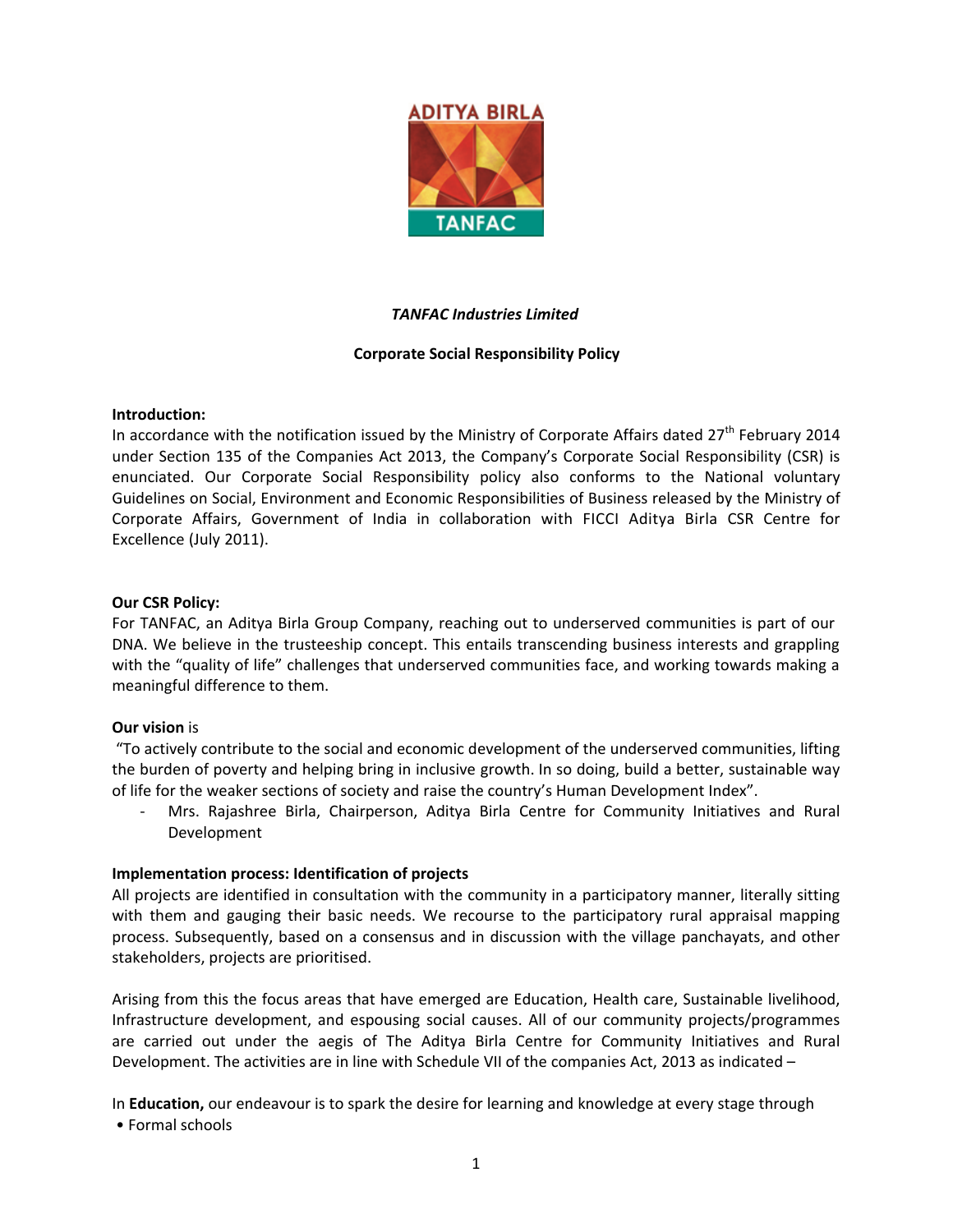- Balwadis
- Quality elementary education
- Aditya Bal Vidya Mandirs
- Girl child education
- Non formal education.

In **Health care** our goal is to render quality health care facilities to people living in the villages and elsewhere through our Hospitals.

- Primary health care centres
- Mother and Child care projects
- Immunisation programmes with a thrust on polio eradication
- Programmes to address malnutrition.
- Anganwadi
- Adolescent health
- Health care for visually impaired, and differently-abled
- Preventive health care through awareness programmes
- Non communicable diseases.

In **Sustainable Livelihood** our programmes aim at providing livelihood in a locally appropriate and environmentally sustainable manner through

- Formation of Self Help Groups for women empowerment
- Skill Enhancement and Vocational training
- Partnership with Industrial Training Institutes
- Agriculture development and better farmer focus
- Animal Husbandry
- Soil and Water conservation
- Watershed development
- Agro Forestry

In **Infrastructure Development** we endeavour to set up essential services that form the foundation of sustainable development through

- Basic infrastructure facilities
- Housing facilities
- Safe drinking water
- Sanitation and hygiene
- Renewable sources of energy.

To bring about **Social Change**, we advocate and support

- Dowry less marriage
- Widow Remarriage
- Awareness programmes on anti social issues
- De-addiction campaigns and programmes
- Espousing basic moral values.
- Gender equality

# **Activities, setting measurable targets with timeframes and performance management**

Prior to the commencement of projects, we carry out a baseline study of the villages. The study encompasses various parameters such as – health indicators, literacy levels, sustainable livelihood processes, and population data – below the poverty line and above the poverty line, state of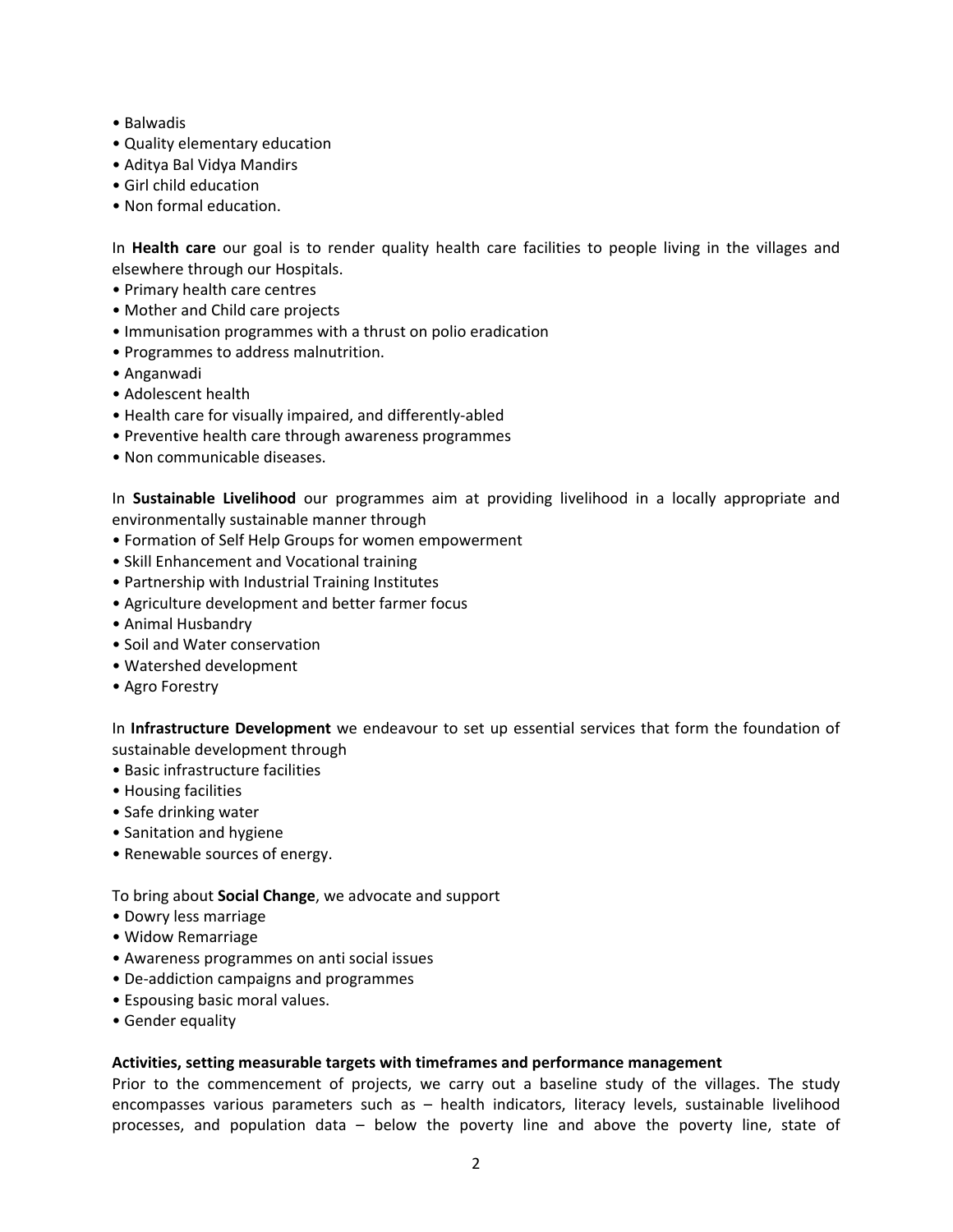infrastructure, among others. From the data generated, a 1-year plan and a 5-year rolling plan are developed for the holistic and integrated development of the marginalised. These plans are presented at the Annual Planning and Budgeting meet. All projects/programmes are assessed under the agreed strategy, and are monitored every quarter, measured against targets and budgets. Wherever necessary, midcourse corrections are affected. The surplus arising out of the projects/programmes does not form part of the business profit of the company.

### **Organisational mechanism responsibilities**

The Aditya Birla Centre for Community Initiatives and Rural Development provides the vision under the leadership of its Chairperson, Mrs. Rajashree Birla to all the Group companies. TANFAC's CSR committee of Directors at the Board level comprises members approved by the Board of Directors from time to time.

All projects/programmes are placed before the CSR committee, specifying modalities of execution of such projects/programmes and the implementation schedules.

A robust implementation structure, monitoring process and a team of professionals is in place at the Company units.

The company takes all actions to comply with Section 135 of the Companies Act, 2013 and the rules made thereafter.

To measure the impact of the work done, a social satisfaction social audit/impact assessment study is carried out by a third party.

### **Partnerships**

Collaborative partnerships are formed with the Government, the District Authorities, the Village panchayats, NGOs and other like-minded stakeholders. This helps widen the Company's CSR reach and leverage upon the collective expertise, wisdom and experience that these partnerships bring to the table.

In collaboration with FICCI, we have set up Aditya Birla CSR Centre for Excellence to make CSR an integral part of corporate culture.

The Company engages with well-established and recognised programmes and national platforms such as the CII, FICCI, ASSOCHAM to name a few, given their commitment to inclusive growth.

### **Budgets**

A specific budget is allocated for CSR activities. This budget is project/programme driven.

### **Information dissemination**

The Company's engagement in this domain is disseminated on its website, Annual Reports, in-house journals and through the media.

### **Management Commitment**

Our Board of Directors, our Management and all of our employees subscribe to the philosophy of compassionate care. We believe and act on an ethos of generosity and compassion, characterised by a willingness to build a society that works for everyone. This is the cornerstone of our CSR policy.